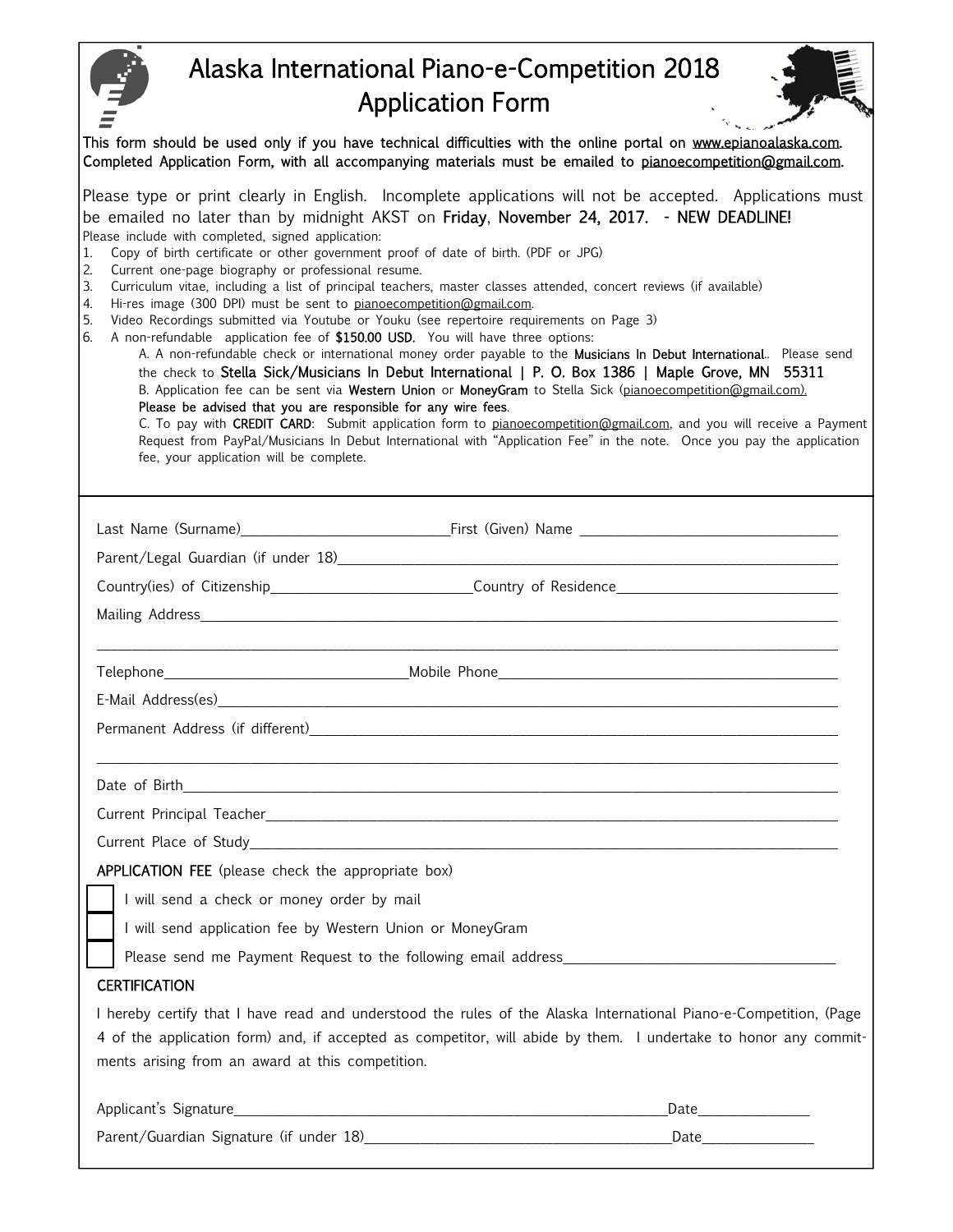٦

| <b>Repertoire</b>                                   |                                                                                                                                                                                                                                                                                                                                                                                                                                                       |  |
|-----------------------------------------------------|-------------------------------------------------------------------------------------------------------------------------------------------------------------------------------------------------------------------------------------------------------------------------------------------------------------------------------------------------------------------------------------------------------------------------------------------------------|--|
| and timings requirements of the competition.        | Please consult the next page of the application form for the Repertoire Requirements for each stage of the compe-<br>tition and fill out application form carefully and accurately, including timing for each composition, as well as key<br>and opus number whenever applicable. It is your responsibility to make sure your program meets the repertoire<br>APPLICATION RECORDING: (Include with Application, postmark deadline NOVEMBER 24, 2017): |  |
|                                                     |                                                                                                                                                                                                                                                                                                                                                                                                                                                       |  |
|                                                     |                                                                                                                                                                                                                                                                                                                                                                                                                                                       |  |
|                                                     |                                                                                                                                                                                                                                                                                                                                                                                                                                                       |  |
|                                                     |                                                                                                                                                                                                                                                                                                                                                                                                                                                       |  |
| the following page for Youtube upload instructions. | Please email links to Youtube or Youku uploads to Stella Sick at pianoecompetition@gmail.com. Please see                                                                                                                                                                                                                                                                                                                                              |  |
|                                                     | DISKLAVIER/VIDEO RECORDING: (total up to 25 min of music)                                                                                                                                                                                                                                                                                                                                                                                             |  |
|                                                     |                                                                                                                                                                                                                                                                                                                                                                                                                                                       |  |
|                                                     |                                                                                                                                                                                                                                                                                                                                                                                                                                                       |  |
|                                                     | 3. Recital Round Piece(s) 2008 2009 2010 2021 2022 2023 2024 2025 2020 2021 2022 2023 2024 2022 2022 2023 2024                                                                                                                                                                                                                                                                                                                                        |  |
| Pieces from the Application Recording can be used.  |                                                                                                                                                                                                                                                                                                                                                                                                                                                       |  |
|                                                     | RECITAL ROUND: (65-75 minutes of music, please list in intended order of performance)                                                                                                                                                                                                                                                                                                                                                                 |  |
| Composer                                            | Piece<br>Duration                                                                                                                                                                                                                                                                                                                                                                                                                                     |  |
|                                                     |                                                                                                                                                                                                                                                                                                                                                                                                                                                       |  |
|                                                     |                                                                                                                                                                                                                                                                                                                                                                                                                                                       |  |
|                                                     |                                                                                                                                                                                                                                                                                                                                                                                                                                                       |  |
|                                                     | Pieces from the Application and from Disklavier/Video Recordings can be used.                                                                                                                                                                                                                                                                                                                                                                         |  |
|                                                     |                                                                                                                                                                                                                                                                                                                                                                                                                                                       |  |
| <b>SCHUBERT SONATA:</b>                             |                                                                                                                                                                                                                                                                                                                                                                                                                                                       |  |
|                                                     |                                                                                                                                                                                                                                                                                                                                                                                                                                                       |  |
| <b>CHAMBER MUSIC SEMI-FINALS</b>                    |                                                                                                                                                                                                                                                                                                                                                                                                                                                       |  |
| SOLO REPERTOIRE (up to 30 minutes of music)         |                                                                                                                                                                                                                                                                                                                                                                                                                                                       |  |
| Composer                                            | Duration<br>Piece                                                                                                                                                                                                                                                                                                                                                                                                                                     |  |
|                                                     |                                                                                                                                                                                                                                                                                                                                                                                                                                                       |  |
|                                                     |                                                                                                                                                                                                                                                                                                                                                                                                                                                       |  |
| <b>CHAMBER MUSIC</b>                                |                                                                                                                                                                                                                                                                                                                                                                                                                                                       |  |
|                                                     |                                                                                                                                                                                                                                                                                                                                                                                                                                                       |  |
| <b>CONCERTO FINALS</b>                              |                                                                                                                                                                                                                                                                                                                                                                                                                                                       |  |
|                                                     | CONCERTO: (entire concerto, must be the same concerto as on Application Recording)                                                                                                                                                                                                                                                                                                                                                                    |  |
| Deadline for repertoire changes is May 1, 2018      |                                                                                                                                                                                                                                                                                                                                                                                                                                                       |  |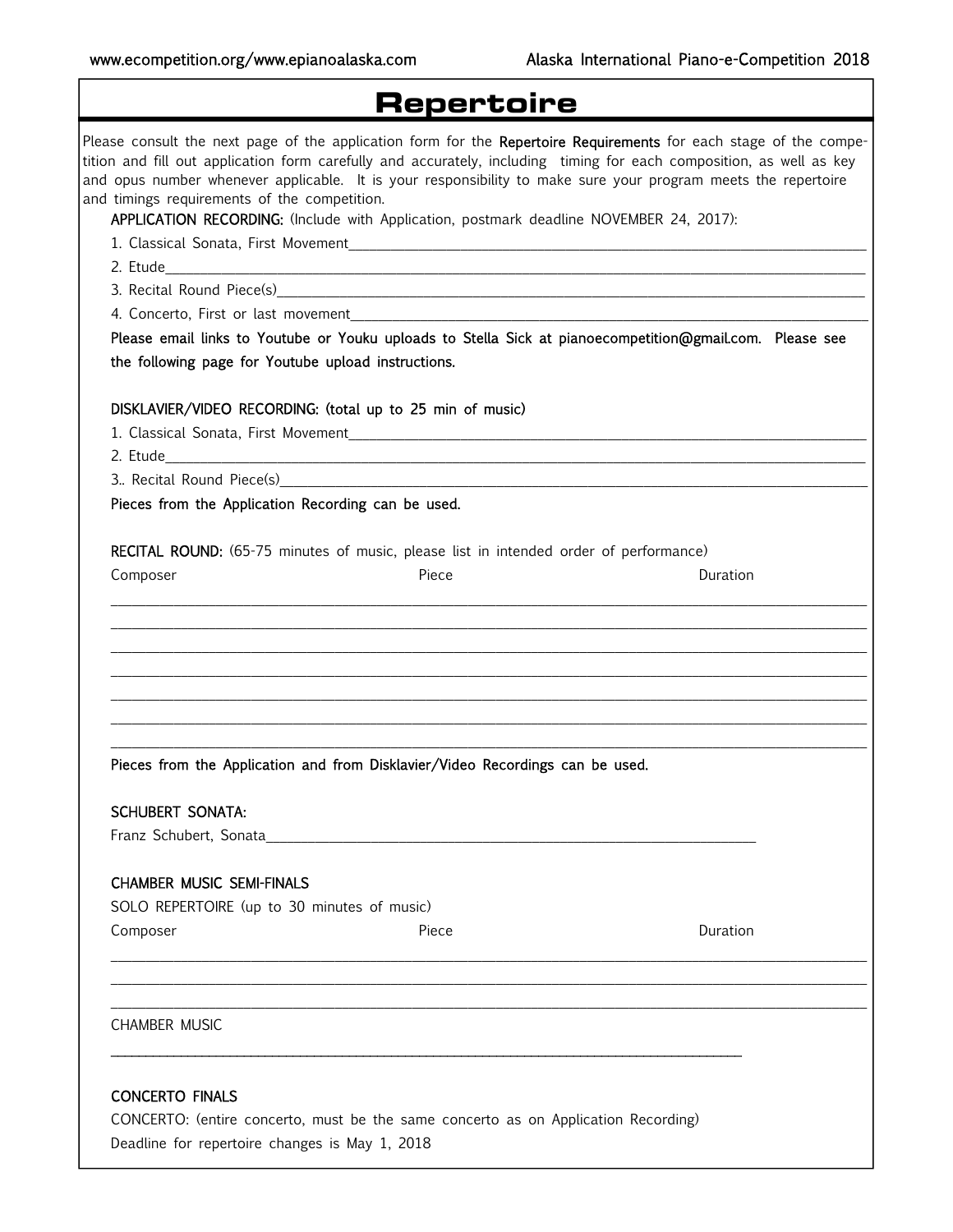# **Repertoire Requirements**

#### Recording Recording:

Application Video consists of two parts: Solo Repertoire and Concerto.

### SOLO REPERTOIRE:

- First Movement (Sonata Allegro) of a Sonata by Beethoven, Haydn, Mozart or Clementi
- Any virtuoso etude
- Rest of the program should include selections from the competition's entire solo repertoire.

All solo repertoire should be no longer than 25 minutes. Videos can be submitted as individual tracks and can come from different performances or recording sessions. Please contact Stella Sick with questions.

#### CONCERTO (audio recording is accepted):

- First or Last movement (including cadenza, where applicable) of the concerto you choose for the final round. This movement can be recorded with or without second piano accompaniment. If you have performed the Concerto previously with an orchestra, you can use the recording from that performance.

The recording should contain no fade-outs or editing. Upload your performances to Youtube. Chinese applicants may use Youku service. Please disable comments on the video. Your videos can be unlisted or public. Send the links to the videos to pianoecompetition@gmail.com. If you cannot upload video to either Youtube or Youku, or you have other questions about submitting videos, contact Stella Sick at pianoecompetition@gmail.com.

#### Disklavier/Video Recording:

1. One single movement from a Sonata by Beethoven, Haydn or Mozart or Clementi (sonata from the application submission can be used)

2. One virtuoso etude (etude from the application submission can be used)

3. The rest of the program must come from the Recital Round.

#### Recital Round (65-75 minutes of music, 24 contestants):

Each contestant will choose his or her own program. TIME REQUIREMENTS WILL BE STRICTLY OBSERVED. If the contestant's program falls below 65 minutes of music requirement, that contestant will be disqualified from the competition. If the contestant's program is longer than 75 minutes of music, that contestant will be stopped at the end of 75 allowed minutes (no disqualification). All solo repertoire must be performed from memory. The classical sonata and etude from the either application or Disklavier/Video Recordings are allowed. The imagination and judgment used in the selection of the recital program will be considered in the Jury's overall evaluation.

#### Schubert Sonata (10 contestants):

Contestants must choose one of the following Schubert Sonatas:

- C Major, D840
- A Minor, D845
- D Major, D850
- G Major, D894
- C Minor, D958
- A Major, D959
- B-flat Major, D960

## Finals, Part 1: Solo and Chamber Music Recital (6 semi-finalists)

Solo Repertoire:

Solo repertoire must not exceed 30 min. No repeats from the Recital Round are allowed.

Contestants must choose one of the following pieces:

- Ludwig van Beethoven, Piano Trio in D Major, Op. 70 No. 1
- Anton Arensky, Piano Trio in D Minor, Op. 32
- Felix Mendelssohn, Piano Trio No. 1 in D Major

#### Finals, Part 2: Concerto (3 finalists)

Contestants must choose any piano concerto from standard repertoire. Must be the same concerto as submitted on the application video recording. More unusual works must be approved by the Artistic Director.